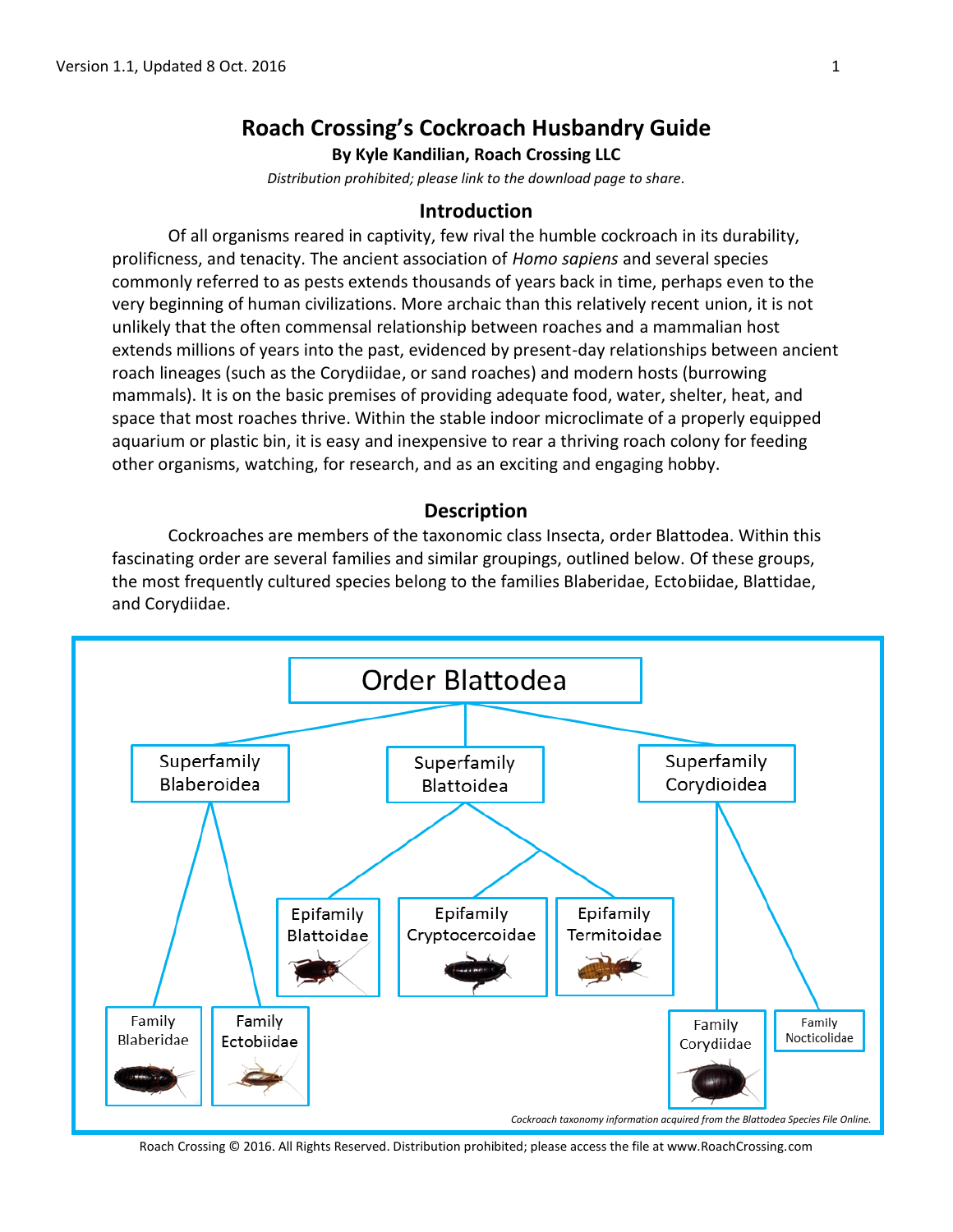In general, cockroaches are dorsolaterally flattened insects with chewing mouthparts, long, filamentous antennae, large pronota (head shields) hiding a sizable head, robust abdomens, and legs adapted to running or burrowing. Wing presence is highly variable; more familiar species are fully winged but many roaches may be wingless (apterous), partially winged (brachypterous), or minutely winged (microptery); even more interestingly, some species may have a mixture of different wing forms depending on sex and locality. Cockroaches become sexually mature after a final molt, during which time the wings emerge (if present) and the internal genitalia become fully developed. Reproduction occurs sometime after maturity and the time between an individual maturing and producing offspring can be as little as three months in some species (*Blattella germanica*), or as long as several years (*Macropanesthia rhinoceros*). Though some species are not exceptionally long-lived, the average of all possible roach adult lifespans (about 8 months) most likely exceeds the average adult lifespan of insects in general (best estimated at 3 months). To accompany their variable life span, cockroaches come in every shape, size, color, and habit imaginable, with members of the order confirmed on 6 continents (and rumored to be all 7). They thrive wherever they occur, from the hottest deserts to the slopes of Mount Everest. Surely, these incredible insects deserve more than a passing glance at best and indignantly thrown shoe at worst. It should come as no surprise that these sturdy creatures require easily obtainable supplies to thrive with even the newest hobbyist.

### **Supplies**

A roach enclosure can be as elaborate as a bio-active, densely-planted vivarium in a glass tank, or as simple as an old take-out deli cup. The scale of the enclosure depends on how many individual roaches one starts with; in general, it is best to start with a smaller than expected enclosure and move the colony into gradually larger enclosures as it grows. The dollar shoe boxes offered at many department and dollar stores are ideal for beginning most roach colonies; from here the 20 or so quart containers are an appropriate step up and so on. Most roaches do best with some ventilation; depending on the size of the species's offspring, brass microscreen, pin-head sized holes, or 1/16 inch (standard) aluminum window screening are all effective go-tos. For non-climbing species kept in glass aquaria, a screen aquarium lid is typically sufficient; additional screening or precaution will be needed for climbing or flying species.

Once the enclosure has been prepared, substrate and furnishings can be added. The substrate is perhaps the most vital component of the enclosure and is discussed at length in the following section. Décor for feeder roaches is typically egg carton or other shaped pulp products. These hold up best in enclosures with good ventilation and will easily collapse if kept moist for extended periods. In feeder scenarios where egg cartons are not effective, particle board or similar material can be cut to form then stacked or tilted vertically, providing there is consistent spacing. For more exuberant enclosures locally collected wood and bark, cork bark, and other fixings can be provided. Though they do run the risk of introducing potential pests and unwanted organisms into the colony, wood materials collected outdoors should not be feared due to potential "parasites" or "pathogens" in most cases. Heating such materials in a standard oven for 30 minutes at 300 degrees Fahrenheit is sufficient for sterilization.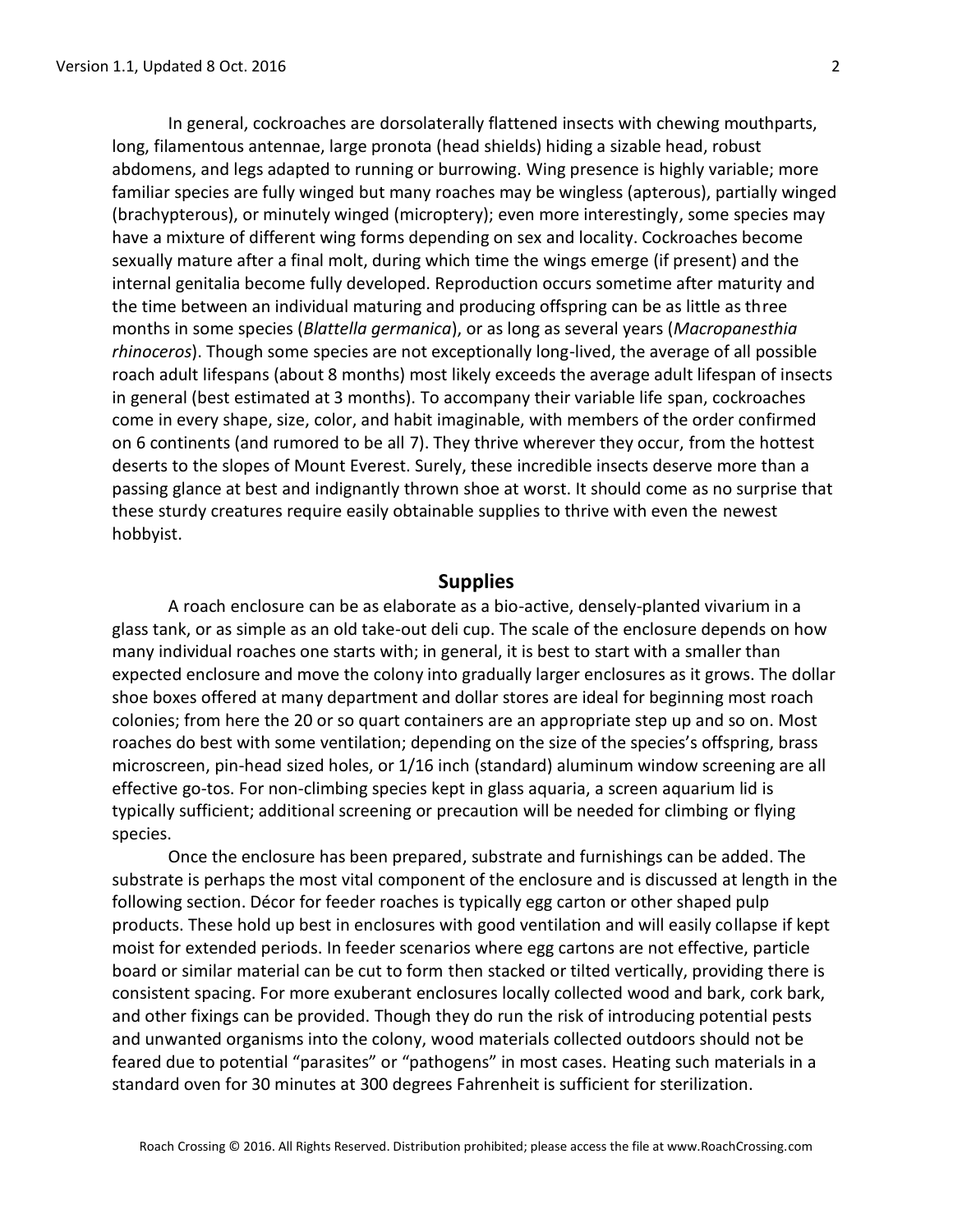Once the inside of the enclosure has been equipped, a viscous barrier will need to be applied if the enclosure will house a climbing species in order to prevent escape. Roach Crossing recommends petroleum jelly, though any persistent oily substance can be used, including cooking oils. Keep in mind that as with anything inside the roach enclosure, the barrier will be nibbled on and degraded over time and will need to be tended to. Fluon-based products can also be used as a barrier, though their effectiveness seems to vary depending on air humidity.

Perhaps the largest misconception in roach keeping is that they are creatures which crave heat; in many cases this is outright false. Many tropical species are nocturnal, avoiding both the heat and predators associated with the daytime and coming out at night to perform their vital activities. Despite the typical perception of the tropics being a consistently warm place, it is important to note that the average temperature difference between day and night is considerably greater than the temperature difference during different seasons. Elevated temperatures also decrease adult size and reduce the frequency and size of successful litters, despite encouraging rapid growth. For these reasons, Roach Crossing does not recommend keeping roaches consistently at temperatures exceeding 85 degree Fahrenheit, particularly considering many species appear to benefit from a night time temperature drop. Although there are a handful of species which thrive at higher temperatures (e.g., *Supella longipalpa*), these are certainly the exceptions to the general roach trend. Perhaps the ideal temperature range for most roaches is between 70 and 85 degrees Fahrenheit; infrequent dips above and below this range are usually not problematic.

If additional heating is needed for a roach colony, either raising the room temperature (i.e., ambient heat) or providing a basking light/ceramic heat emitter are the best options. Under tank heat mats are acceptable when other options are inviable, but are not ideal as roaches will burrow/hide under cover to escape heat and sunlight in the wild. Providing heat from the bottom up can prevent this behavior with potentially severe consequences.

Cage location is a matter of personal choice. Even mostly nocturnal roaches can deal with daily cycles in ambient light without ill-effect, though constant exposure to bright light without retreats can cause stress-related harm. Drafts and sudden temperature changes are typically not a problem, as a well-equipped enclosure with substrate will provide them with appropriate retreats should adverse conditions creep from outside the enclosure inward.

### **Substrate**

Lowly dirt always gets the soiled end of the stick. The opposite could not be truer with respect to roach keeping. Standing firmly next to proper housing and varied diet, substrate is one of the most critical components of a thriving roach colony. In addition to providing additional nutrition, substrate provides a temperature and humidity buffer zone, a comfortable place for young roaches to hide, and a bank of beneficial macro and microorganisms from which the roaches and keeper may benefit. Though many choose to forego a proper substrate, doing so ultimately decreases the vigor and overall health of the colony for most feeder and pet species.

The best primary component of a substrate mixture is coconut fiber, also known as plantation soil, coco coir, and several other commercial names. This miraculous substance is non-abrasive on the insect epicuticle, is wonderfully absorbent and water-retentive, light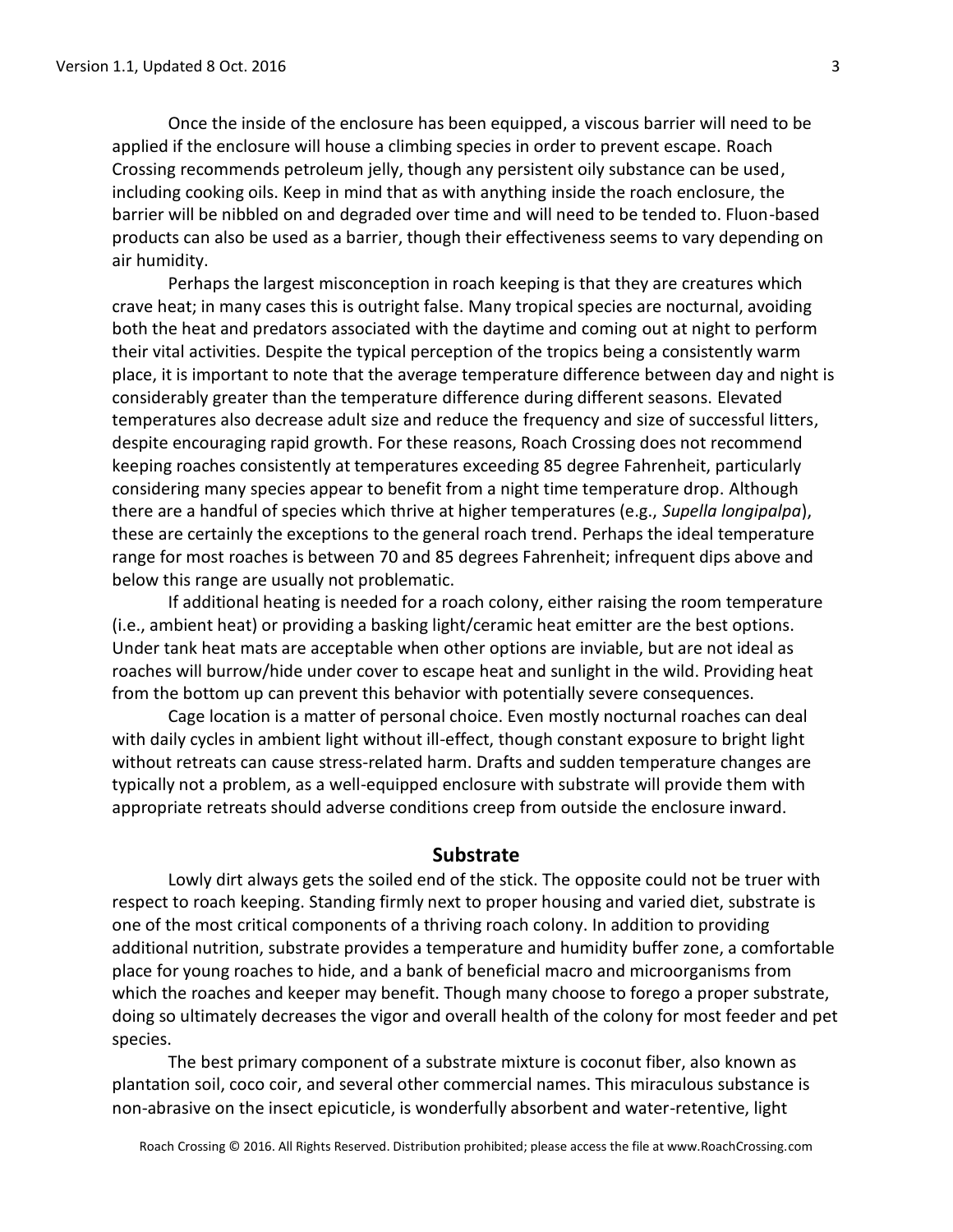enough for active burrowing, and considerably hygienic. It can be purchased pre-expanded in bags or in condensed brick form from most pet stores and some garden/hydroponic outlets. Ideally, the average particle size should be about 3 mm; the more powdery material does not seem as absorptive or beneficial.

Most species will thrive on coconut fiber alone, though Roach Crossing substrate mixes combine more organic materials and two particle sizes of coconut husk materials (the aforementioned approximately 3 mm particles and the larger variety often sold as coconut husk or chip). A good mulch is appreciated and helps aerate the substrate; hardwood mulches must be used as softwoods (pine, spruce, fir, cedar, etc.) release aromatic insecticidal compounds over time. Well-rotted wood from outdoors can also be used, preferably sterilized. Leaf litter is readily consumed and is usually the first substrate component in need of replacement. Roach Crossing has used oak, beech, birch, maple, sycamore, magnolia, apple, and cherry leaves without problem, though oak is the leaf of choice as it appears to decompose in a manner rendering irresistibly tasty to roaches. It is important that the leaves are dead, dry, and brown; dried greens leaves may retain chemical defenses harmful to roaches. When experimenting with new leaves and wood types, offering a small amount to a colony over time and monitoring the response is an effective way to test their safety.

Other possible substrate additions include sphagnum moss (to provide excellent substrate aeration and microbial activity), sphagnum peat moss (inexpensive and retains water well), aged manure or compost (additional nutrition), and vermiculite (substrate aeration). Despite their name, it is not recommended to keep sand roaches (or any roaches) on sandbased substrates; sand is very abrasive to the insect epicuticle and it is difficult and ineffective to replicate the oasis-like microhabitats encountered by wild sand roaches. Considering there are other effective and accessible substrate components, it is wise to avoid sand.

A gradient of substrate moisture is important for most roaches. Providing a front-back or top-bottom substrate humidity difference allows the roaches to find just the right spot to rest. This can be accomplished by selectively adding water to the substrate/misting one corner or half of the enclosure during regular maintenance. When given proper substrate, most roaches do not require an additional water source (e.g., daily misting, water crystals) and can regulate their hydration without problems.

# **Feeding**

In addition to sharing our dwellings, another delightful roach trait is their polyphagous nature. Simply put, they are willing and delighted to feed on most of the same food items humans do. Although a roach colony can be maintained on a diet of dog food, carrots, and apples alone, it is much more fulfilling to provide them with meal scraps and unused/spoiled produce. There are very few things a thriving roach colony won't eat, with tomatoes and potatoes ranking near the bottom of their culinary delight lists.

Without belittling their wide appetite, Roach Crossing's colonies are regularly fed apple, banana, orange, pear, squash, apricot, nectarine, peach, tangerine, plum, lettuce, zucchini, carrot, cucumber, pumpkin, sweet potato, and eggplant, topped off with a conservative portion of dry brown dog kibble. It can be very entertaining to watch each roach claim a spot on a chunk of food as it is whittled away over hours (or sometimes minutes), and I encourage roach keepers to experiment with new food items for their roaches. The only foodstuffs that should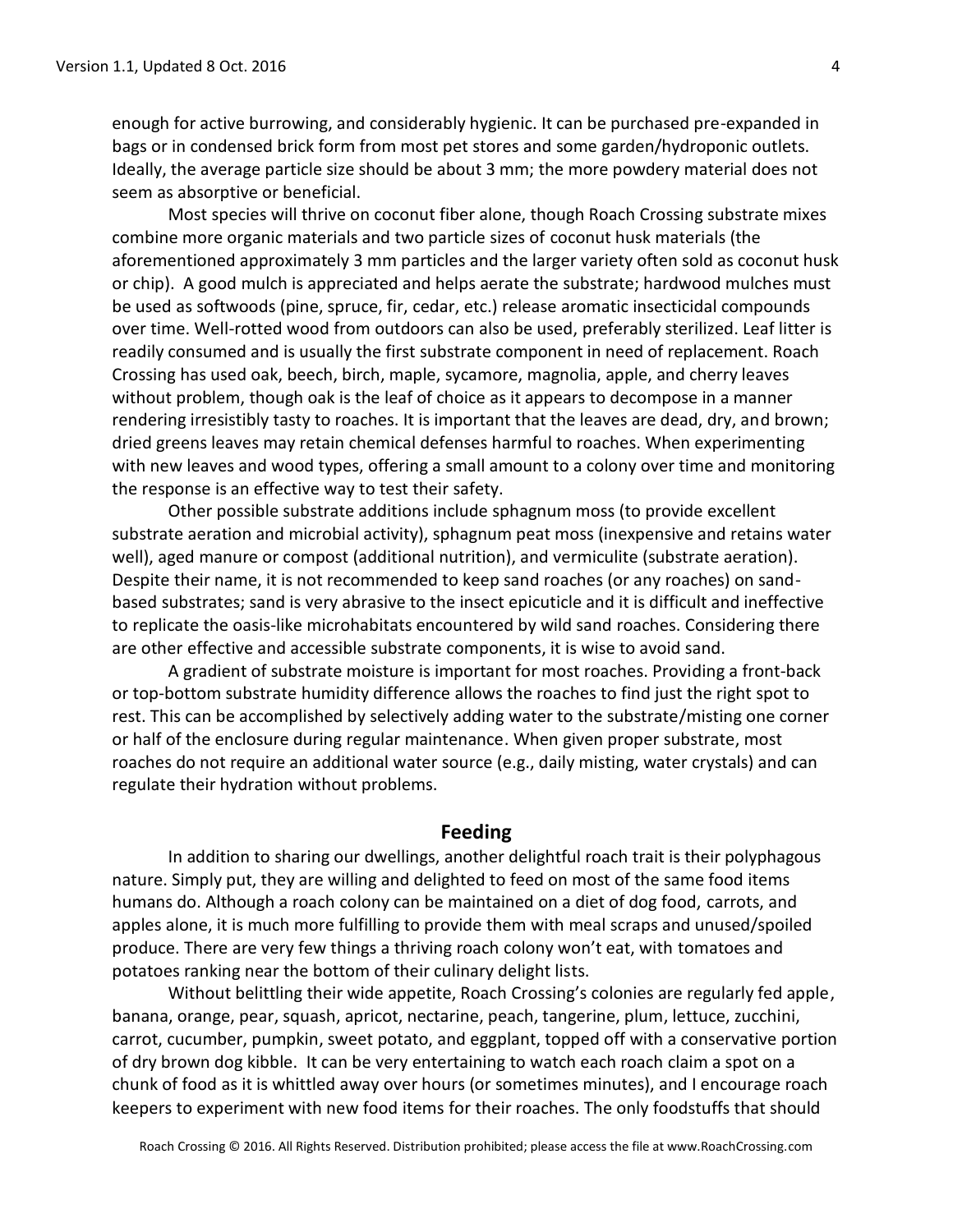be offered with caution are tree nuts (which container natural insect-nibble deterring chemicals and insecticides) and raw meat (which poses a sanitary risk for the keeper). Residual pesticides are typically not an issue but are discussed in the "Cockroach Health" section.

It should be noted that powdered roach diets do not provide ideal nutrition. It has been established that roaches are driven to select food items based on their present micro-nutrient needs and do best when given a selection. Feeding a powdered diet bombards the roach with nutrients it may already have in excess, decreasing fitness and reproductive ability.

Excessively proteinaceous diets (those where only or mostly high-protein foods, such as cat food, are offered) are detrimental to cockroach fitness as well. Thanks to their internal nitrogen-recycling symbiosis with bacteria, cockroaches are able to thrive on lower protein diets. Providing only protein or high-protein foods can cause gout and ultimately death in species not equipped to deal with it. Some species are capable of passing extra nitrogen in the form of white fecal pellets (*Parcoblatta sp., Paratemnopteryx sp.*), but are not immune to the effects of an overly protein-rich diet. It is thus important not to over supplement in this regard.

In terms of how much to feed, this varies greatly by colony size and species. Often, a zealous keeper will over-feed a small colony of new roaches, only to panic when little of the food is consumed. In these situations, it is best to gauge the colony's appetite over some time: ideally, all food should be consumed within a few days of being added. Food can be provided ad infinitum as long as older material is consumed as fresher material is added. Large quantities/pieces of durable food items (sweet potatoes, apples, carrots, and zucchini) can be provided prior to extended vacations and effectively fill the colony's nutritional requirements for weeks.

### **Sexing and Breeding**

Most cockroach species are sexually dimorphic externally. In hissing cockroaches, this is obvious in the "horns" of the adult male and relatively smooth pronotum and thicker abdomen of the female. In other species, males are typically less robust and smaller than females; males are also often winged while females err towards brachyptery or aptery. Fortunately, even in species where males and females seem identical, most roach species may be sexed ventrally as early as the third instar using the below method.



*In most male roaches, there are two small segments on the bottom side of the end of the abdomen; females have one larger segment. The segments of very young roach nymphs tend to look male. Cryptocercids cannot be sexed using this method.*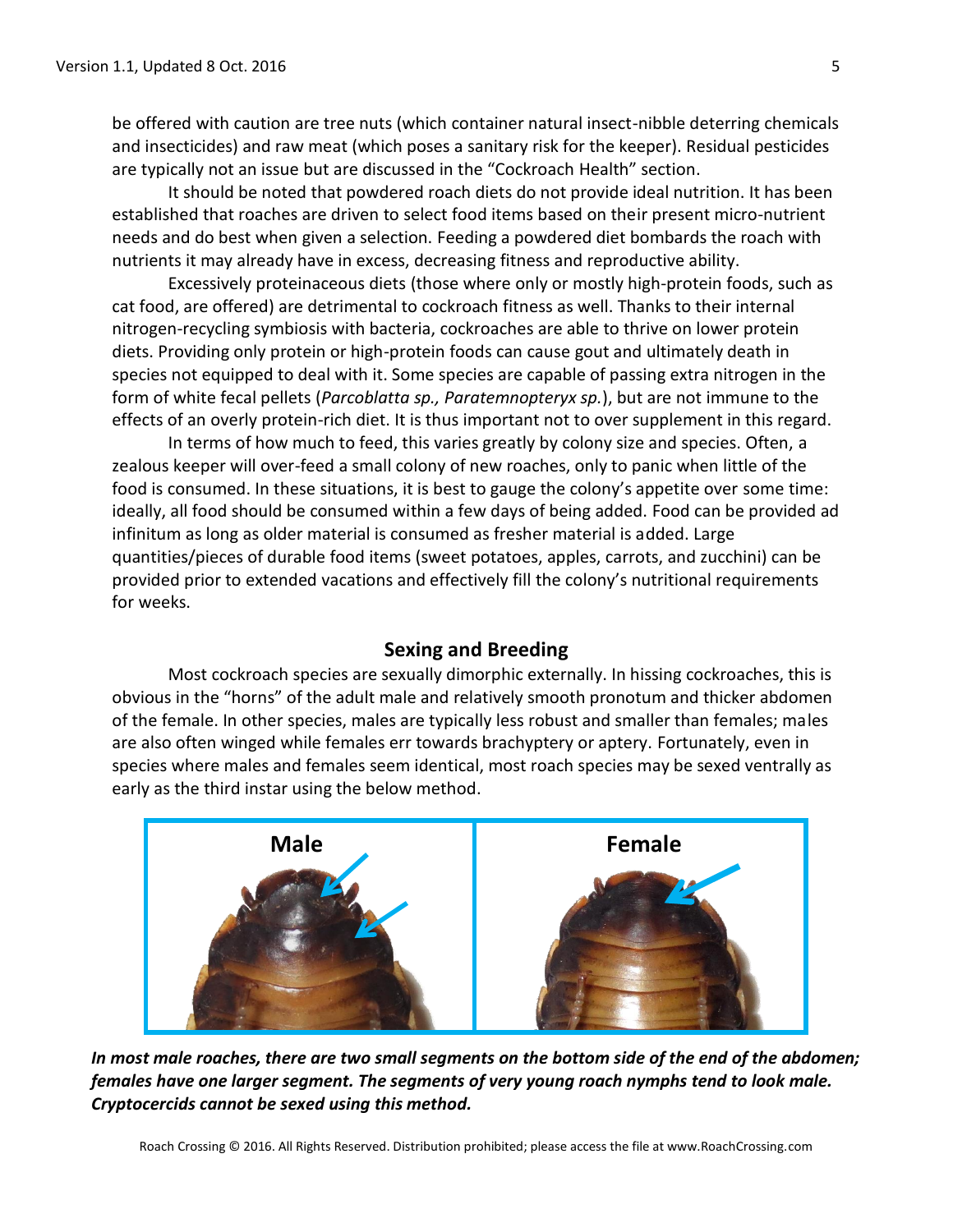Assuming all of the previously discussed parameters have been met, a mixed-sex group of roaches is almost guaranteed to reproduce. If a group of roaches has been in your possession for over a year without reproducing, consider the following:

- 1. Are the roaches sexually mature? If so, are both sexes present?
- 2. Are the roaches comfortable? Is there too much or too little space?
- 3. Is the temperature sufficient for reproduction?
- 4. Is the diet varied? Are the roaches offered a good selection?
- 5. Is there a substrate humidity gradient? Do they appear to favor one end over the other?
- 6. Is a long gestation typical of this species?
- 7. Is container escape-proof, both for the adults and newborns of the species?
- 8. Do the roaches need a diapause to mature or reproduce?
- 9. For egg-laying species, is there a sufficiently moist or appealing place to deposit oothecae (egg cases)?
- 10. Are the roaches in good physical condition? Do they appear vigorous, or do they appear too old to reproduce?

If the above series of inquiries does not yield any insights, it is possible the species may require something quirky to reproduce (a particular food, certain structures or substrate, temperature cycles, etc.). One of the most rewarding aspects of roach keeping is "cracking the code" to a difficult or challenging species; it is incongruent with Roach Crossing's experience that any roach is unbreedable. It may simply take time, persistence, or creativity to figure the species out.

# **Family-Specific Set-Ups**

Many of the large, charismatic roaches in culture are members of the family Blaberidae. These subtropical and tropical insects mainly dwell in soil, leaf litter, rotting logs, and caves, and are adapted to consistently moist conditions. Likewise, members of the family Blattidae can be found in similar environments and appreciate similar housing. However, members of the three other frequently cultured cockroach families have representatives adapted to different habitats and may require differently outfitted enclosures.

#### **Family Corydiidae**

Usually referred to as "sand roaches", Corydiids can be found in caves, deserts, under bark, and many other places. This family retains some traits considered ancient among roaches, such as the formation and shape of the wing veins. Despite the common name, Corydiids do not fare well on sand in captivity. In the wild, even those species found in sandy habitats may not extensively burrow through sand; in the case of *Arenivaga sp.* from the southwestern United States, the roaches tend to sit in the light duffy mixture of droppings, plant material, and bedding that accumulates at the bottom of rodent burrows. Other genera, such as *Eremoblatta sp.*, may be better suited to a life of abrasive sand-digging as suggested by the dense fur which envelopes the body, protecting it from excessive contact with sand particles. If the abrasiveness is factored out, it is still important to note that it is difficult to regulate the humidity of a primarily sand substrate; too much water causes compaction preventing or discouraging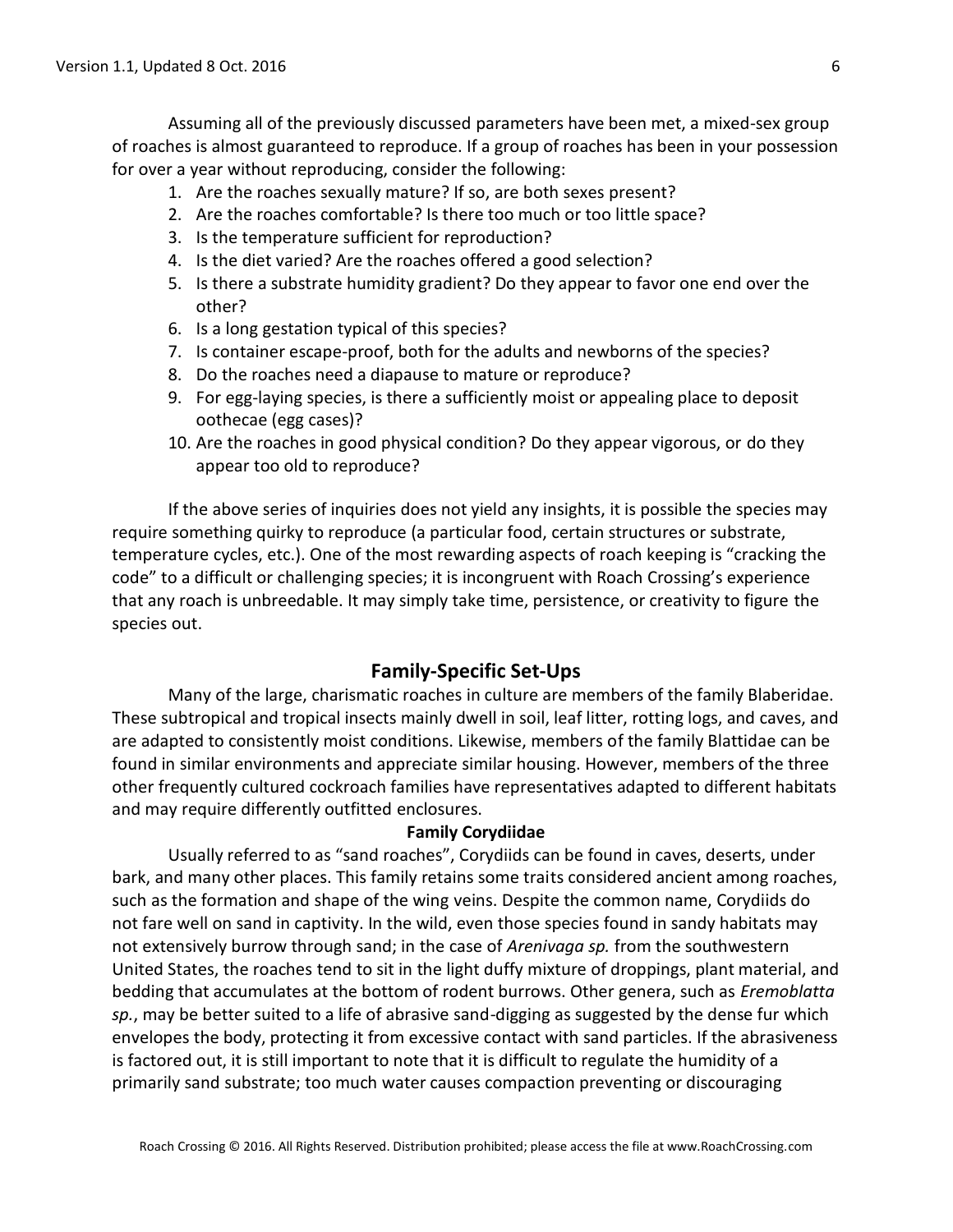burrowing. Too little water and abrasive substrate can cause immediate and fatal abrasion of the epicuticle.

It is therefore recommended to keep Corydiids on a substrate of dry coconut fiber. Even when dry to the eye, coconut fiber still retains water that can contribute to the air humidity of the enclosure micro-climate. Some Corydiids, like *Arenivaga sp.*, are able to absorb water directly from the air using specialized mouth parts, and humid air in an enclosure with seemingly dry substrate allows them to make use of this skill. It is still advisable to provide a moist corner of substrate, as adult males seem to lack this ability

Other Corydiids prefer more humid substrate with good ventilation in the air column. The infamous *Therea sp.* and *Ergaula sp.* fall into this category. Allowing the top 1/3 of the substrate to dry while maintaining typical humidity in the remainder allows the roaches to vertically orient themselves in the substrate column, and providing a front-to-back gradient provides the ideal spread of options.

#### **Family Ectobiidae**

The Blaberidae and Ectobiidae form the clade Blaberoidea, and the similarities between these groups is visible when observing the sub-anal plate of the adults. Ectobiids are typically tiny roaches about a centimeter or so in length, but also include the titanic *Megaloblatta sp*. They tend to be quick, prolific, and numerous, even in the wild. Their habitats include homes (in the case of *Blattella germanica* and *Supella longipalpa*), leaf litter, grassy areas, and under bark. Despite their small size and fecundity, many of the tiniest species have proven tricky to culture.

After numerous attempts to culture small Ectobiids, a breakthrough was made by reverting to classical roach keeping. Though not as hygenic (covered in detail in the next section) as holistic, substrate-based set-ups, traditional roach set-ups consist of a piece of egg carton and food dish. The **SESU**, or **Simple Ectobiid Set-Up** combines this insight with frequent care. It consists of a 64 ounce deli cup (typically used for shipping and displaying organisms, as well as for fruit fly cultures), cloth lid, several pieces of bark (if the species was collected from it) or egg carton, and food pieces (which are added to a convenient spot within the set-up as needed). Care must be taken to mist the culture frequently; ideally, daily or once all water droplets on the sides of the container have disappeared.

The keystone to this set-up involves the intricate osmoregulation and immunology of Ectobiids which inhabit strongly ventilated habitats. Those species which frolic through the upper, thoroughly dry portions of leaf litter are able to retreat into the lower, humid areas when necessary to preserve body moisture until they are able to drink standing water or receive it from moist food items. Persistently wet conditions (those otherwise preferred by some roaches) can cause two problems:

- 1. Inability to properly osmoregulate. With constant humid or dry conditions, the roach either retains too much or too little water and dies. Misting in the aforementioned manner allows the roaches to rehydrate as-needed while preventing lingering water.
- 2. Presence or growth of detrimental organisms. Moist conditions within a roach colony are conducive to the growth of some bacteria and fungi; proliferation of an otherwise harmless variety may overwhelm the immune system of roaches unadapted to dealing with persistent fungal or bacterial pathogens. The ventilation and relative sterility of this set-up discourages growth of these other organisms, keeping roach-pathogen interaction at levels encountered in the wild.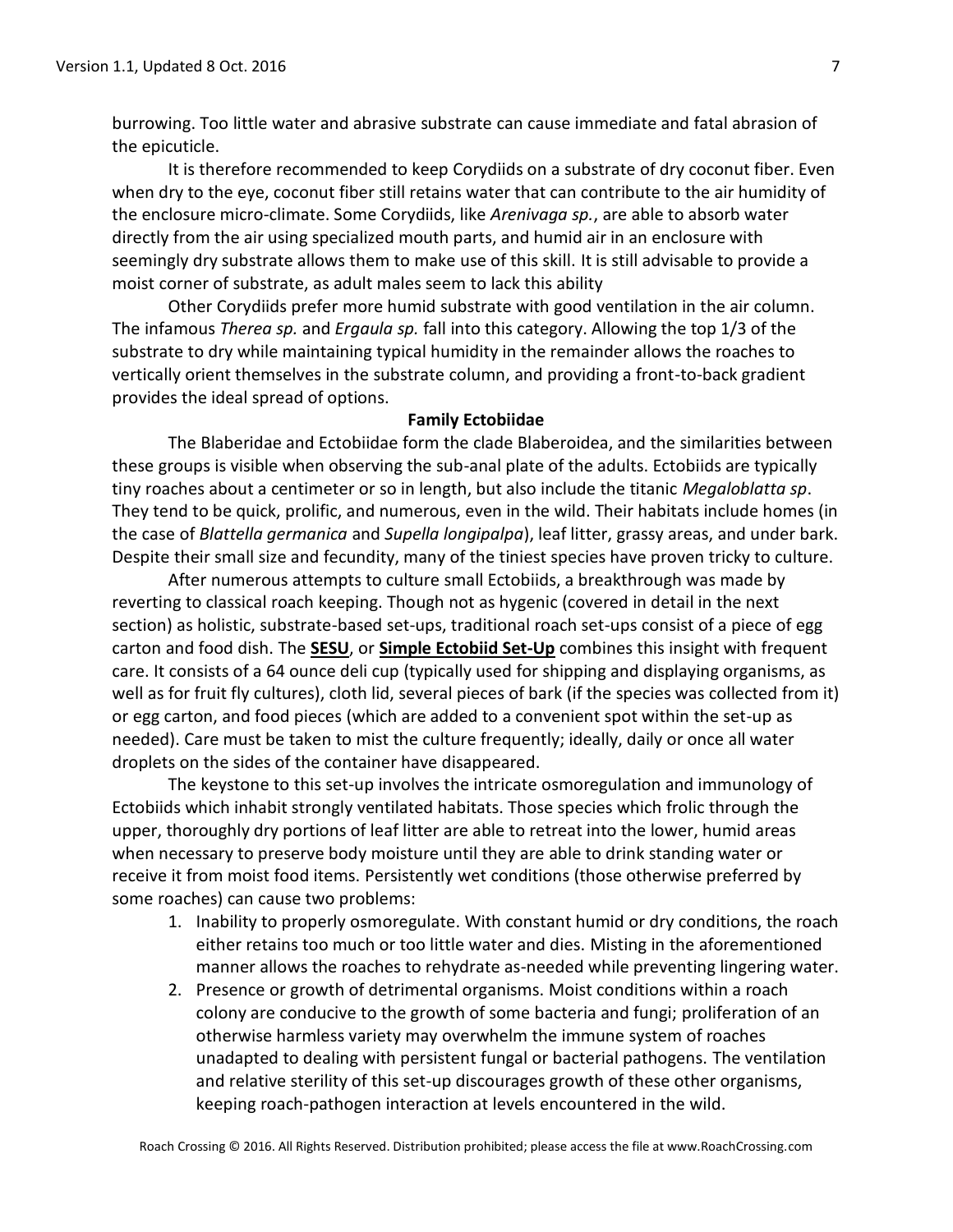The **SESU** should be used as a quick go-to or stepping stone for figuring out the care needs of novel tiny and small Ectobiids, though it is also effective for some non-Ectobiids with similar habitat preferences.

#### **Family Cryptocercidae**

The Cryptocercids, or hooded roaches, represent a unique evolutionary split in the roach family tree, branching off from their closest stereotypically "roach-y" relatives (the Blattidae), before splitting from their closest kin: the termites. Intriguingly, their overall build resembles that of the unrelated hissing cockroaches (Gromphadorhini), perhaps due to convergent lifestyles of living in and under rotting logs. Their namesake cryptic habits, gut microorganism communities, and dutiful parenting skills have long made them subjects of both professional and scientific intrigue.

For years it was believed that Cryptocercids were not easy to cultivate. Speculation ran amok, blaming the sensitivity of their gut flora to heat and cold, shipping stress creating hyperoxic body chemisty, the need for family units to pass microorganisms onto young individuals, and the old standby of failure to thrive in captivity. Despite years of unsuccessful culture attempts under these assumptions, an extremely practical breakthrough was pioneered by roach enthusiast Mark Mayer. Cryptocercids can be reared solely on powdered cellulose, which is readily available as a cosmetics and dietary additive. Simply fill the desired enclosure with powder, hydrate it until it forms a homogenous clump, add the roaches, and enjoy. A 16 quart enclosure filled ¾ with cellulose powder can conceivably last a fledgling colony of a dozen mixed sized *Cryptocercus* a year or more, making what was once believed to be a difficult species into perhaps the easiest and lowest maintenance roaches.

As to why earlier attempts failed, Roach Crossing has a few speculations. Wood collected outdoors, even when properly sterilized, may contain fungal spores which can infect the substrate and stress captive colonies. It is also possible that certain fungi break down the cellulose in wild wood to the point that it is no longer nutritious for the roaches. Prior assumptions regarding the "delicate" nature of Cryptocercids may also have led to incorrect husbandry, creating conditions that were too moist or poorly ventilated.

#### **Cockroach Health**

The popular culture depiction of cockroaches is of an indestructible nuisance capable of surviving a nuclear blast, decapitation, drowning, starvation, and essentially every horror nature could dish out. This could not be further from the truth, as millions of cockroaches perish each day due to parasitoids, viral infections, fungal attack, and bacterial illness. It is imperative to note that the conditions which afflict roaches do not affect humans; they are simply organisms and pathogens with harmful effects on the physiology of roaches and their relatives and are of no threat to mammals. That being said, the roach immune system is quite impressive, and there is much to be learned from it for the benefit of human medicine. In captivity, the average roach has been isolated from its wild kin for many generations, feeding on a completely different diet and under relatively cushy care. Occasionally, a long-term captive colony may have health issues arising from accidentally introduced pathogens, inadvertent changes in husbandry, or physical damage. See the following table for approximate diagnoses.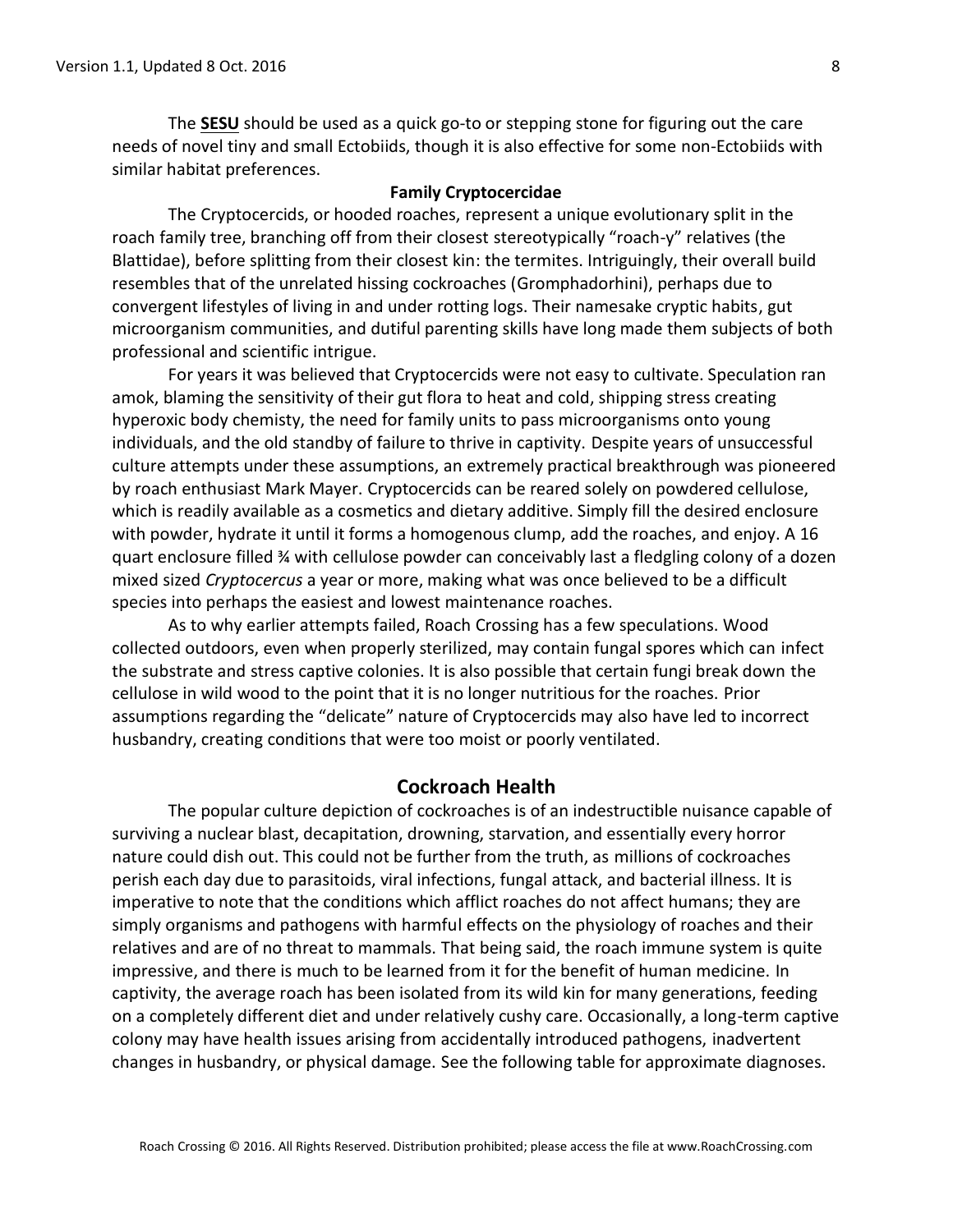| <b>Condition</b>                              | <b>Symptoms</b>                                                                                                         | <b>Severity</b>       | <b>Causes</b>                                | <b>Treatment</b>                                                                                                                                                               |
|-----------------------------------------------|-------------------------------------------------------------------------------------------------------------------------|-----------------------|----------------------------------------------|--------------------------------------------------------------------------------------------------------------------------------------------------------------------------------|
| Aborted oothecae                              | Unhatched oothecae from live-<br>bearing species in the<br>enclosure                                                    | Mild                  | Stress, unknown                              | Check husbandry to<br>ensure proper<br>conditions                                                                                                                              |
| Cannibalism and<br>wing-biting                | Decreasing population size,<br>freshly molted individuals with<br>missing body parts, tattered<br>wing tips             | Mild to<br>Severe     | Dehydration,<br>malnutrition,<br>starvation  | Increase food<br>variety and/or<br>quantity, mist or<br>provide water<br>source, or increase<br>frequency of feeding<br>and watering                                           |
| Densonucleosis<br>virus                       | Excessively swollen abdomen,<br>organ prolapse                                                                          | Severe                | Unknown                                      | Lethal but not highly<br>contagious                                                                                                                                            |
| Entomophagous<br>fungus infection             | Recently dead individuals with<br>white or green fungus covering<br>the body                                            | Mild to<br>Severe     | Fungal spore<br>presence and/or<br>stress    | Lethal to some<br>roach species;<br>increase ventilation<br>and/or decrease<br>humidity                                                                                        |
| Hyperpigmentation<br>disorder                 | Increased contrast between<br>normally dark pigment areas<br>and light/translucent areas                                | Mild                  | Low<br>temperatures                          | Increase<br>temperature                                                                                                                                                        |
| Hypopigmentation<br>disorder<br>("Reddening") | Abnormal red or orange<br>coloration, decreased<br>reproduction, mismolting                                             | Mild                  | Dehydration                                  | Increase humidity,<br>mist or provide<br>water source                                                                                                                          |
| Mites, cement                                 | High-density, whitish mites<br>clinging to body segments, on<br>upper legs, and on face                                 | Moderate<br>to Severe | Overfeeding,<br>wet substrate                | Isolate unaffected<br>individuals,<br>manually remove<br>mites using<br>fingernails or stiff<br>brushes, change<br>substrate, feed<br>sparingly until no<br>mites are detected |
| Mites, commensal                              | Fast-moving, dark red mites<br>crawling across the body<br>surface and between the leg<br>joints of hissing cockroaches | Harmless              | None                                         | None                                                                                                                                                                           |
| Mites, scourge                                | Shiny reddish mites clinging to<br>and feeding on limbs,<br>abdomen vent, or mouth;<br>infesting substrate              | Mild to<br>Moderate   | Unknown;<br>possibly due to<br>wet substrate | Remove and keep<br>roaches dry for<br>several days, change<br>substrate, feed<br>sparingly until no<br>mites are detected                                                      |
| Old age                                       | Missing limb tips, tattered<br>wings, discolored patches on<br>body, lethargy, broken<br>antennae                       | Mild                  | A life well-lived                            | Personalized care                                                                                                                                                              |

Roach Crossing © 2016. All Rights Reserved. Distribution prohibited; please access the file at www.RoachCrossing.com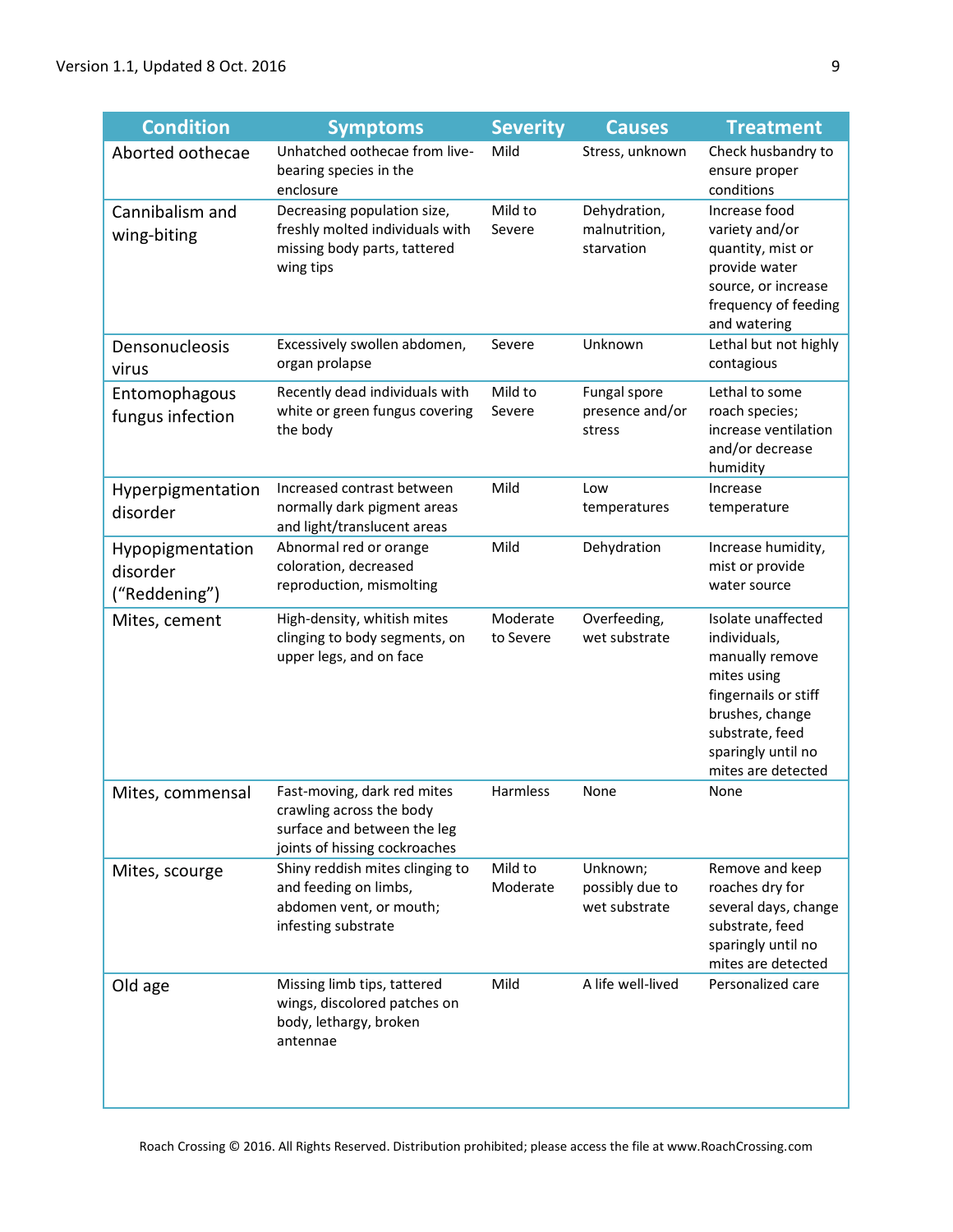| Organ prolapse                                   | Organs extruding from the<br>abdomen tip, appearing<br>balloon or "worm"-like                                     | Severe                | Physical trauma,<br>viral infection,<br>unknown | Lethal in most cases;<br>euthanize                                                                                                        |
|--------------------------------------------------|-------------------------------------------------------------------------------------------------------------------|-----------------------|-------------------------------------------------|-------------------------------------------------------------------------------------------------------------------------------------------|
| Pesticide poisoning                              | Lethargy, unusual and<br>uncoordinated twitching<br>movements, inability to flip<br>over when on back             | Moderate<br>to Severe | Contaminated<br>food or<br>substrate            | Lethal to most<br>infected individuals;<br>wash and carefully<br>select produce;<br>ensure the substrate<br>does not contain<br>softwoods |
| Red bacterial (?)<br>infection                   | Recently dead individuals or<br>living individuals with non-<br>functioning reddish limbs and<br>other body parts | Mild to<br>Moderate   | Wet conditions<br>or low<br>ventilation         | Decrease humidity<br>or increase<br>ventilation                                                                                           |
| Wing, limb, and<br>body deformities;<br>mismolts | Curled, tattered, deformed, or<br>torn wings; missing or twisted<br>limbs and bodies                              | Mild to<br>Severe     | Dehydration,<br>overcrowding,<br>malnutrition   | Increase humidity,<br>increase diet<br>variety, increase<br>enclosure size or<br>cull, or provide<br>vertical surfaces for<br>molting     |

*It is important to note that although some conditions are reversible in roach nymphs, many illnesses cannot be fixed in adults.* 

# **Clean-Up Crews and Enclosure Pests**

Nature exists as a complex, integrated system. In some cases, removing a single gear in this metaphorical machine can have dramatic consequences on the whole. It has been the tradition in laboratory and zoological practice to keep each species in a relatively sterile, tightly monitored system. While this ideology has its place in rigorous experimentation, it is not always ideal from an aesthetic and functional standpoint. In roach cultivation, it is usually healthier and more practical to maintain a small ecosystem within the enclosure, replicating the various roles performed by a diverse cast of organisms in the wild. Scavengers, aerators, decomposers, and predators may all be introduced with purpose into roach colonies to better replicate wild conditions and to deal with roach waste and pests when the roaches themselves cannot.

In large-scale feeder roach set-ups, there may sometimes be an abundance of deceased adults, and with the large number of individuals there can be occasional (but unsubstantial) losses of nymphs due the rigors of mass-production. In these cases, clean-up crews may be introduced to prevent the reproduction of pest organisms and to improve the aesthetics.

On the other end of the spectrum, even decorative and pet roach breeding set-ups have their problems; mold on uneaten food, deceased adults, and competing organisms can cause problem in certain scenarios. Clean-up crews can be used in these situations to reduce or prevent mold, consume roach frass, outcompete detrimental organisms, or simply add to the look of the enclosure.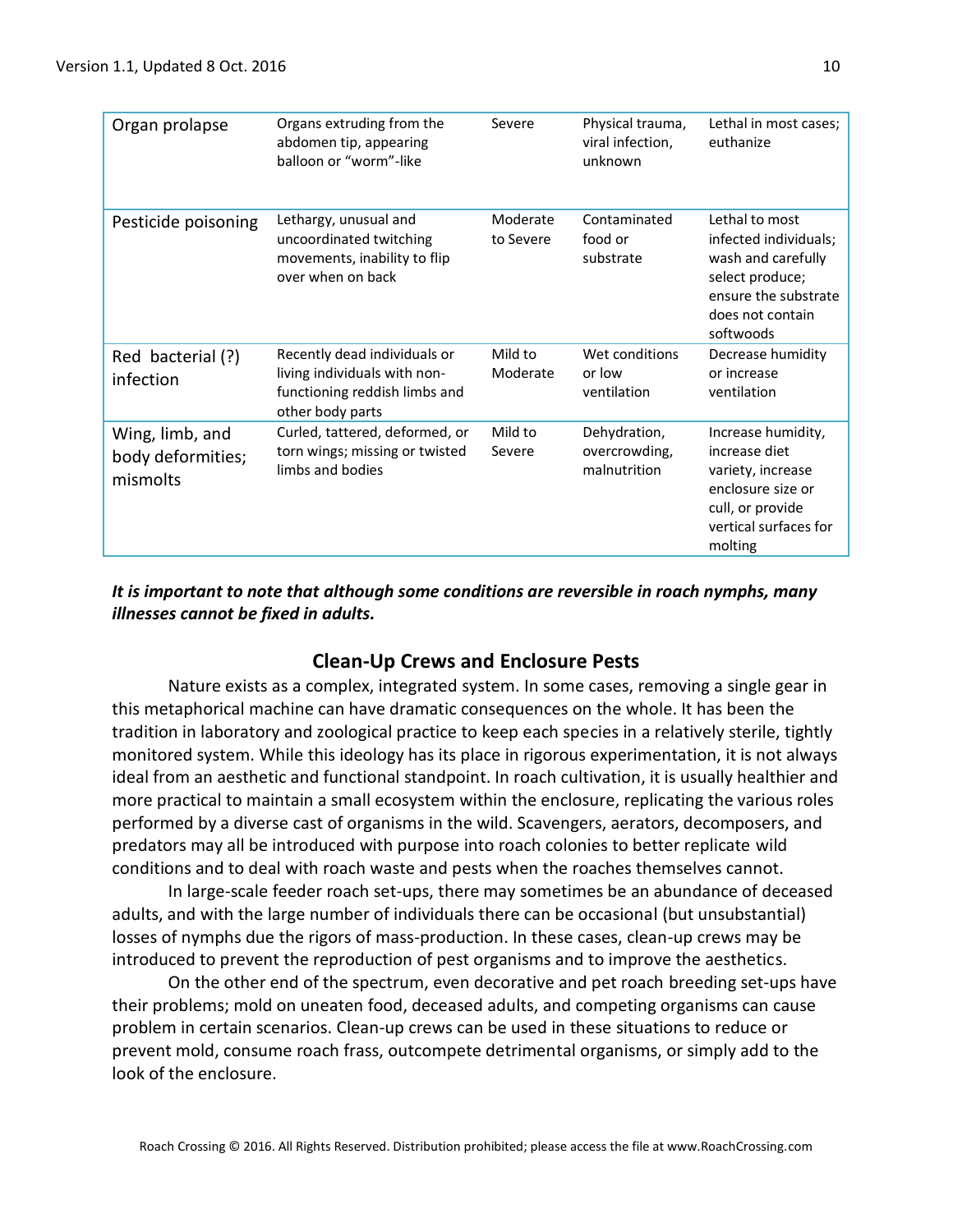The table below includes some common pests and problems encountered in roach rearing, as well as suggested clean-up crews for dealing with them. Some issues may be fixed without use of a clean-up crew, though having one present substantially reduces the need for frequent maintenance.

| <b>Problem</b>      | <b>Description</b>                                                                                                                                                 | <b>Causes</b>                                                                                                        | <b>Clean-Up Crew</b>                                                                                            |
|---------------------|--------------------------------------------------------------------------------------------------------------------------------------------------------------------|----------------------------------------------------------------------------------------------------------------------|-----------------------------------------------------------------------------------------------------------------|
| Food mold           | Variably colored molds<br>growing on or engulfing food<br>items                                                                                                    | Overfeeding,<br>high moisture or<br>low ventilation                                                                  | Springtails, isopods, amphipods                                                                                 |
| Frass build-up      | Exuviae (shed exoskeletons),<br>hatched oothecae, and carcass<br>bits accumulating in the<br>enclosure                                                             | Typical of<br>healthy colonies;<br>excessive build-<br>up due to colony<br>problems                                  | Springtails, isopods, amphipods                                                                                 |
| <b>Fruit flies</b>  | Tiny, yellow to brown flies with<br>bright red eyes. Tending to<br>hover about the enclosure,<br>resting on fruit or vegetables.                                   | Overfeeding                                                                                                          | Isopods, amphipods                                                                                              |
| Fungus gnats        | Tiny, black flies. Relatively<br>delicate-looking, tending to<br>flutter clumsily about the<br>enclosure                                                           | High substrate<br>moisture and/or<br>organic matter<br>content                                                       | Isopods, tiny rove beetles                                                                                      |
| <b>Grain mites</b>  | Microscopic, white-ish mites,<br>often forming a "powder"<br>around grain-based food items<br>or on the enclosure sides.                                           | Overfeeding                                                                                                          | Springtails, isopods, amphipods,<br>lesser mealworms, dermestid<br>beetles (depending on enclosure<br>humidity) |
| <b>Phorid flies</b> | Tiny to small brown flies.<br>Prefer to scuttle around the<br>enclosure, moving in short<br>spurts. Usually found on dead<br>roaches or very rotten food<br>items. | Overfeeding,<br>overcrowding,<br>frass and carcass<br>build-up.                                                      | Lesser mealworms, dermestid<br>beetles, isopods                                                                 |
| Substrate mold      | Fluffy or fuzzy molds carpeting<br>the substrate                                                                                                                   | Overfeeding,<br>frass build-up,<br>strong fungal<br>presence in<br>substrate, high<br>moisture or low<br>ventilation | Springtails, isopods, amphipods                                                                                 |
| Unpleasant odor     | Foul or discouraging smell<br>wafting from the enclosure                                                                                                           | Overfeeding,<br>overcrowding,<br>wet conditions,<br>numerous other<br>causes                                         | Springtails, isopods, amphipods,<br>lesser mealworms, dermestid<br>beetles (depending on exact cause)           |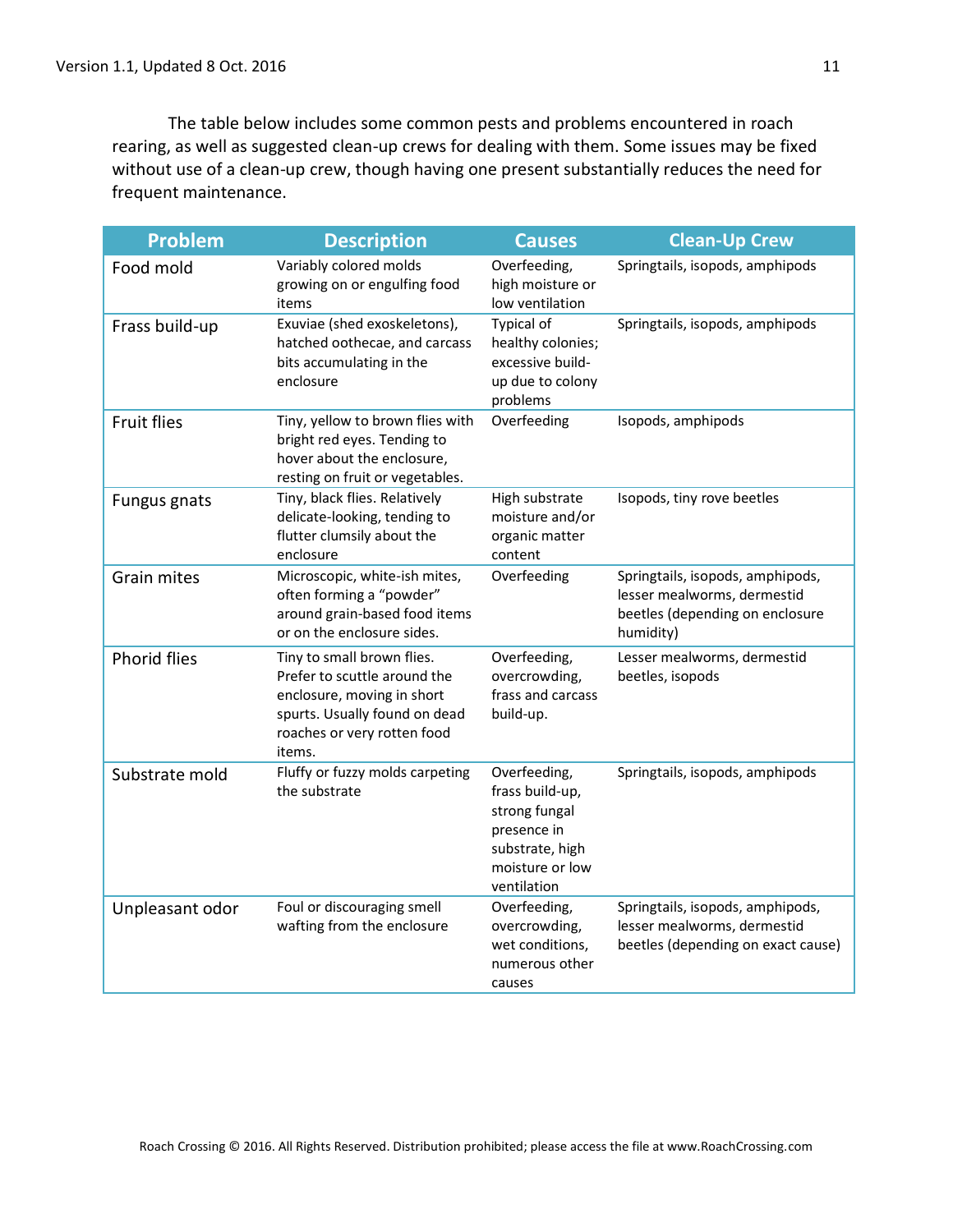# **Cohabiting Species and Hybridization**

Unlike hobbies such as fish-keeping, which have had decades to experiment with mixedspecies enclosures, roach keeping has not yet explored this fascinating and potentially groundbreaking concept. In general, roaches are not aggressive or defensive insects and many are more than content to commingling as long as there is apt space and resources. It is advisable for those seeking to culture multiple species in one enclosure that a good amount of space be given to allow each its own special niche. Species of dissimilar habits, such as burrowers and climbs, may be suitably accommodated if given enough space. Differently sized roaches are also good candidates for mixing, as this can enable spatial separation of the species by providing décor that only the smaller species can access. It is likely that within the next few decades as the understanding and popularity of roach keeping continues to increase, cohabiting multiple species in luxurious planted and outfitted enclosures will become commonplace.

It is *critical* to note that some roach species will hybridize readily if kept together, with two popular examples being some *Blaberus sp.* and *Gromphadorhina/Princisia sp*. crosses. Hybridization is detrimental to the keeper because it:

- 1. Dilutes the genetic composition and identity of a species or strain which may already be rare in captivity
- 2. Contributes to misinformation about the phenotype of the species
- 3. Runs the high risk of distribution of hybrid stock as pure stock among those unversed in roaches (which may lead to contamination of pure stock as well)

Some hobbyists argue that as captive organisms, it is in human interest to create hybrids in search of desirable characteristics like new colors or vigor. In Roach Crossing's experience, hybrid roaches tend to be smaller, less vigorous in growth and reproduction, prone to deformities, and frequently plagued by spontaneous death. Their appearance often tends to be a muddied or pastiche version of the parent species' colors, and while it is conceivable such variations could be selected for and modified, it may ultimately take more time and effort to do so than if one were to do the same using pure stock.

The following genera/species groups that have been proven to hybridize in captivity (as well as those in which hybridization may be possible) are shown below.

| <b>Proven Hybrid-Forming Groups</b> | <b>Suspected Hybrid-Forming Groups</b> |  |
|-------------------------------------|----------------------------------------|--|
| Gromphadorhina portentosa           | Elliptorhina sp.                       |  |
| Gromphadorhina oblongonota          | Therea sp.                             |  |
| Gromphadorhina grandidieri          | Gyna sp.                               |  |
| Princisia vanwaerebeki              |                                        |  |
| Blaberus discoidalis                | Rhyparobia sp.                         |  |
| Blaberus boliviensis                |                                        |  |
| Blaberus parabolicus                |                                        |  |
| <b>Blaberus atropos</b>             |                                        |  |
| Blaberus sp. "Venezuela"            |                                        |  |
| Blaberus craniifer                  | Eurycotis sp.                          |  |
| Blaberus cf. peruvianus             |                                        |  |
| <b>Blaberus fusca</b>               |                                        |  |

Roach Crossing © 2016. All Rights Reserved. Distribution prohibited; please access the file at www.RoachCrossing.com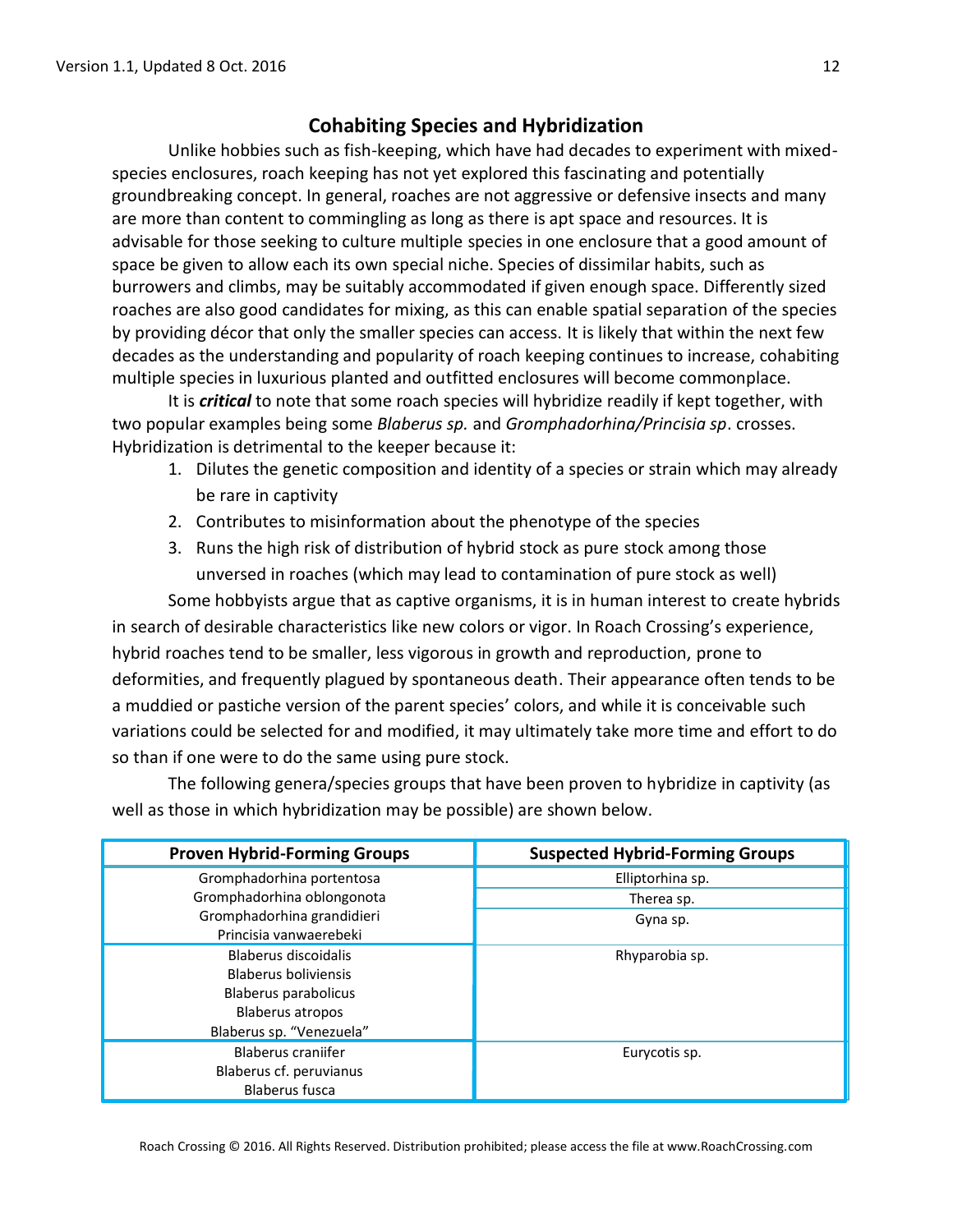# **Conclusion**

From their humble beginnings in the Carboniferous era over 300 million years ago to their current global presence, cockroaches have intrigued, disturbed, and persisted with man as long as man has existed. Be it as household pests or pets, the fates of cockroaches and humans are forever intimately intertwined. With time, perhaps the world will gain a greater appreciation for these rugged survivors, regardless of whether they are encountered in the urban jungle or elsewhere. For now, those of us who cultivate and admire them must do our best to share and spread our passion, just as our six-legged subjects have spread across the planet.

### **Acknowledgements**

I would like to thank all of the keepers who pioneered roach husbandry, especially Dr. Louis Roth for his extensive research, invertebrate guru Orin McMonigle for building the foundation of blatticulture, and long-time hobbyist Peter Clausen. To my field work and husbandry discussion friends Kim Wismann, Alan Jeon, Satchell Watts-Kerr, William Samojeden, Samson Braden, Kim Klisiak, Eric Rosenberg, and Benjamin Senigaglia, thank you for the hours of rigorous discussion and support in all my projects. A huge thank you is due to Mark Mayer and his breakthroughs in rare roach husbandry as well. To my girlfriend Kati Tatseos and her tireless work on the technical side of www.RoachCrossing.com as well as her bottomless support for my occasionally overzealous enthusiasm, I am particularly grateful.

To all of my customers, thank you for years of support, encouragement, and patronage. Roach Crossing in its total form would not be possible without you.